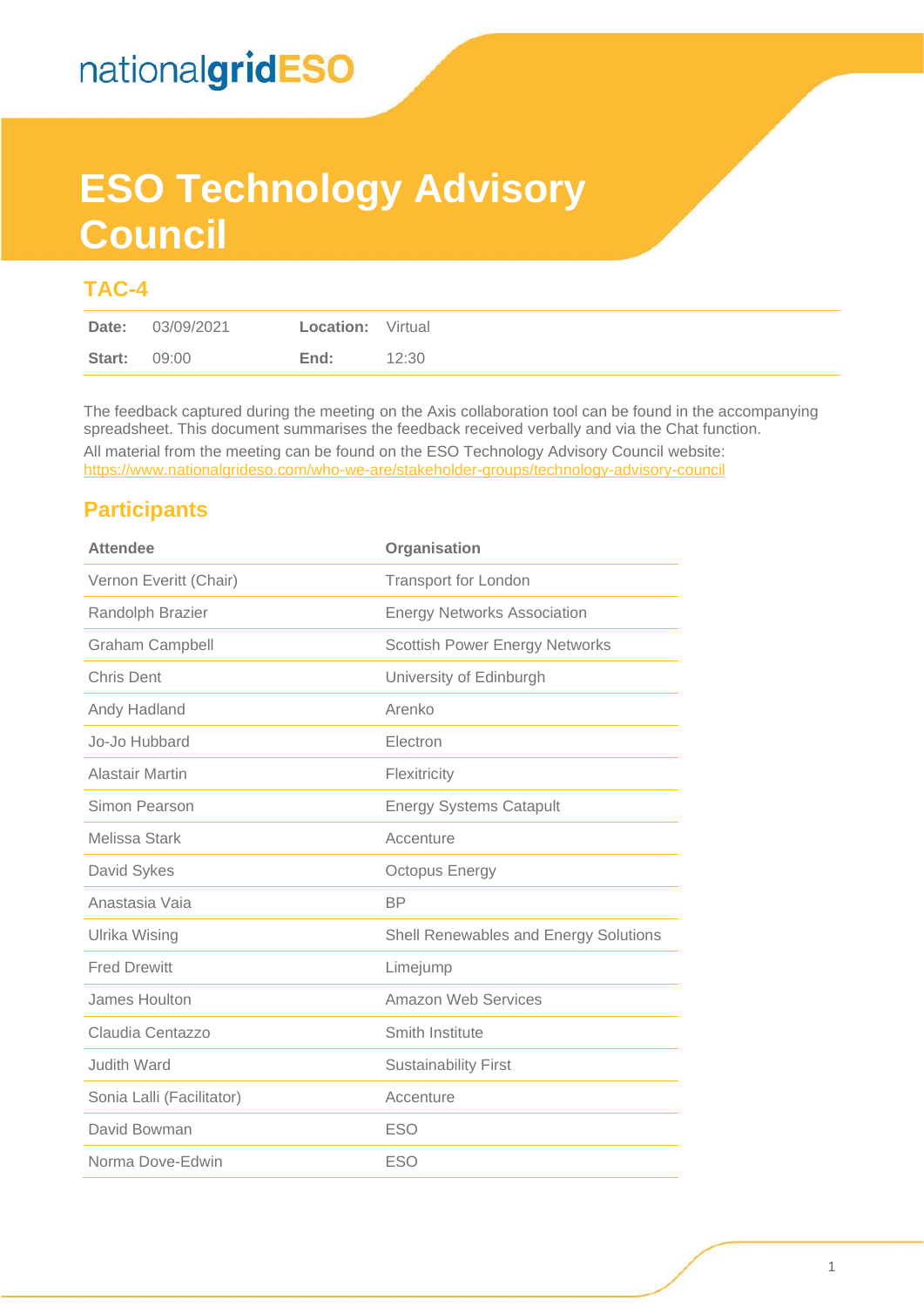## **Meeting minutes**

| John Twomey     | ESO        |
|-----------------|------------|
| Graham Dolamore | <b>FSO</b> |

### **For specific agenda items**

| <b>Attendee</b>         | Organisation |  |
|-------------------------|--------------|--|
| <b>Matthew Howson</b>   | <b>ESO</b>   |  |
| <b>Niall Branley</b>    | <b>ESO</b>   |  |
| <b>Emily Leadbetter</b> | <b>ESO</b>   |  |
| lain Shepherd           | <b>ESO</b>   |  |

### **Apologies**

| <b>Attendee</b>        | Organisation          |
|------------------------|-----------------------|
| Teodora Kaneva         | <b>TechUK</b>         |
| Emma Pinchbeck         | Energy UK             |
| Alvaro Sanchez Mirales | <b>STEMY Energy</b>   |
| Kate Garth             | <b>RWE Renewables</b> |
| <b>Peter Stanley</b>   | Elexon                |
| <b>Chris Kimmett</b>   | Reactive Technologies |

### **Agenda**

| #       |                                             |
|---------|---------------------------------------------|
| $1_{-}$ | Welcome and introductions                   |
| 2.      | Minutes of last meeting and matters arising |
| 3.      | Feedback from last meeting                  |
| 4.      | Digitalisation Strategy and Action Plan     |
| 5.      | Customer and stakeholder                    |
| 6.      | Introduction to Networks                    |
| 7.      | Subgroups update                            |
| 8.      | Next meeting and calendar                   |
| 9.      | AOB                                         |
|         |                                             |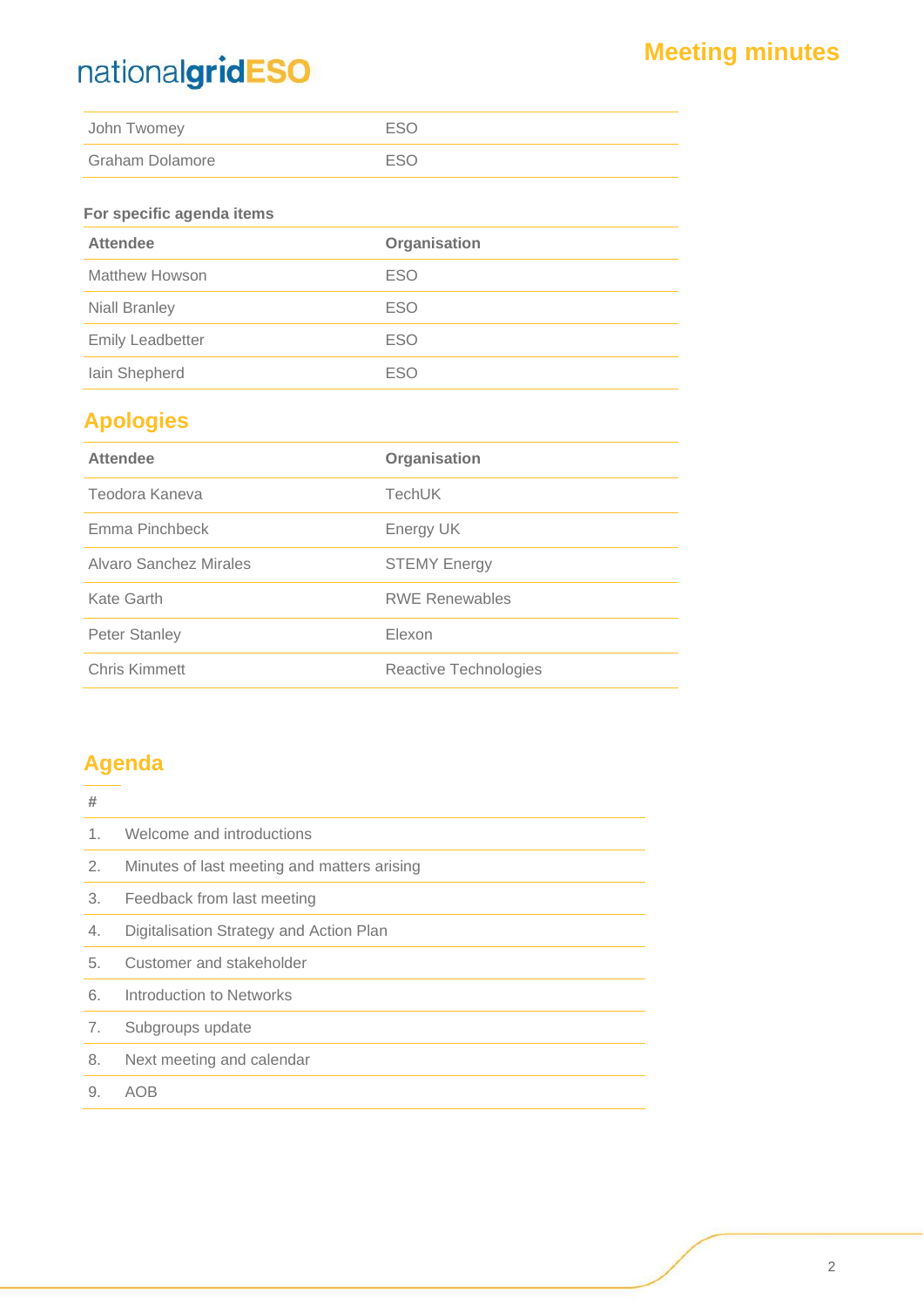### **Discussion and details**

| #  | <b>Topics discussed</b>                                                                                                                                                                                                                                                                                                                                                                                                                                                                                                                              |
|----|------------------------------------------------------------------------------------------------------------------------------------------------------------------------------------------------------------------------------------------------------------------------------------------------------------------------------------------------------------------------------------------------------------------------------------------------------------------------------------------------------------------------------------------------------|
| 1. | <b>Welcome and introductions</b><br>The chair welcomed everyone to the meeting.<br>$\bullet$                                                                                                                                                                                                                                                                                                                                                                                                                                                         |
| 2. | Minutes of last meeting and matters arising<br>The chair noted that the minutes of the last meeting were agreed by circulation had been<br>$\bullet$<br>published on the ESO website.<br>The feedback from the meeting has also been published on the ESO website.<br>$\bullet$<br>There were no matters arising from the previous meeting.<br>$\bullet$                                                                                                                                                                                             |
| 3. | <b>Feedback from the last Meeting</b><br>David Bowman summarised how the ESO had used feedback from the previous meeting, which<br>$\bullet$<br>was the main considerations for the Digital Engagement Platform and the Single Markets<br>Platform.                                                                                                                                                                                                                                                                                                  |
| 4. | <b>Digitalisation Strategy and Action Plan</b><br>Matt Howson (IT Strategy and Digital Consultant) and Niall Branley (Head of Data) introduced<br>$\bullet$<br>themselves.<br>The presentation focussed on three areas – digital mindset, product model and agile delivery.<br>$\bullet$<br>Each area was introduced and discussed.<br>The feedback captured on the Axis collaboration tool can be found in the accompanying                                                                                                                         |
|    | spreadsheet. The notes here are a summary of the discussion during this section.<br><b>Digital Mindset</b><br>Key discussion question: what has been your experience of cultural transformation?<br>Don't view digital transformation as just an IT project. Looking at customer centricity and end-to-<br>$\bullet$<br>end processes needs to come before you start looking at the technology.<br>Maintain focus on outcomes – this needs strong leadership and regular reminders of what the<br>$\bullet$<br>"North Star" you are heading towards. |
|    | Before starting on a change journey, it is important to define what the end goal is using a<br>$\bullet$                                                                                                                                                                                                                                                                                                                                                                                                                                             |

- "mission statement". This should be one sentence that has everyone's support and can be shared by all.
- Everyone in the organisation needs to be engaged and feel part of achieving that mission statement. Everyone, at all levels and roles, has a key part to play, but it needs to be clear that this comes from the top and has full leadership buy-in.
- Cultural transformation takes forever and never stops. It is a journey not a destination.
- Start with the customer what are you trying to deliver and then work backwards to consider what we need to be and do as an organisation.
- Try writing a press article for one or two years in future. Consider what you have done for the customer, what opportunity you have provided them or what you have given them that they didn't know they needed.
- Innovation needs to be part of the fabric of the organisation, rather than having separate teams that "do innovation".
- Some companies have a set of cultural principles that they do everything against hiring, rewarding, challenging people. It can be difficult to set these out but once you have them, they become the norm and the cultural transformation happens.
- The ESO needs to have an open mind and channel for considering outside ideas, testing them and, if appropriate, implementing them. There have been examples in the past where it has been difficult to get the ESO's attention.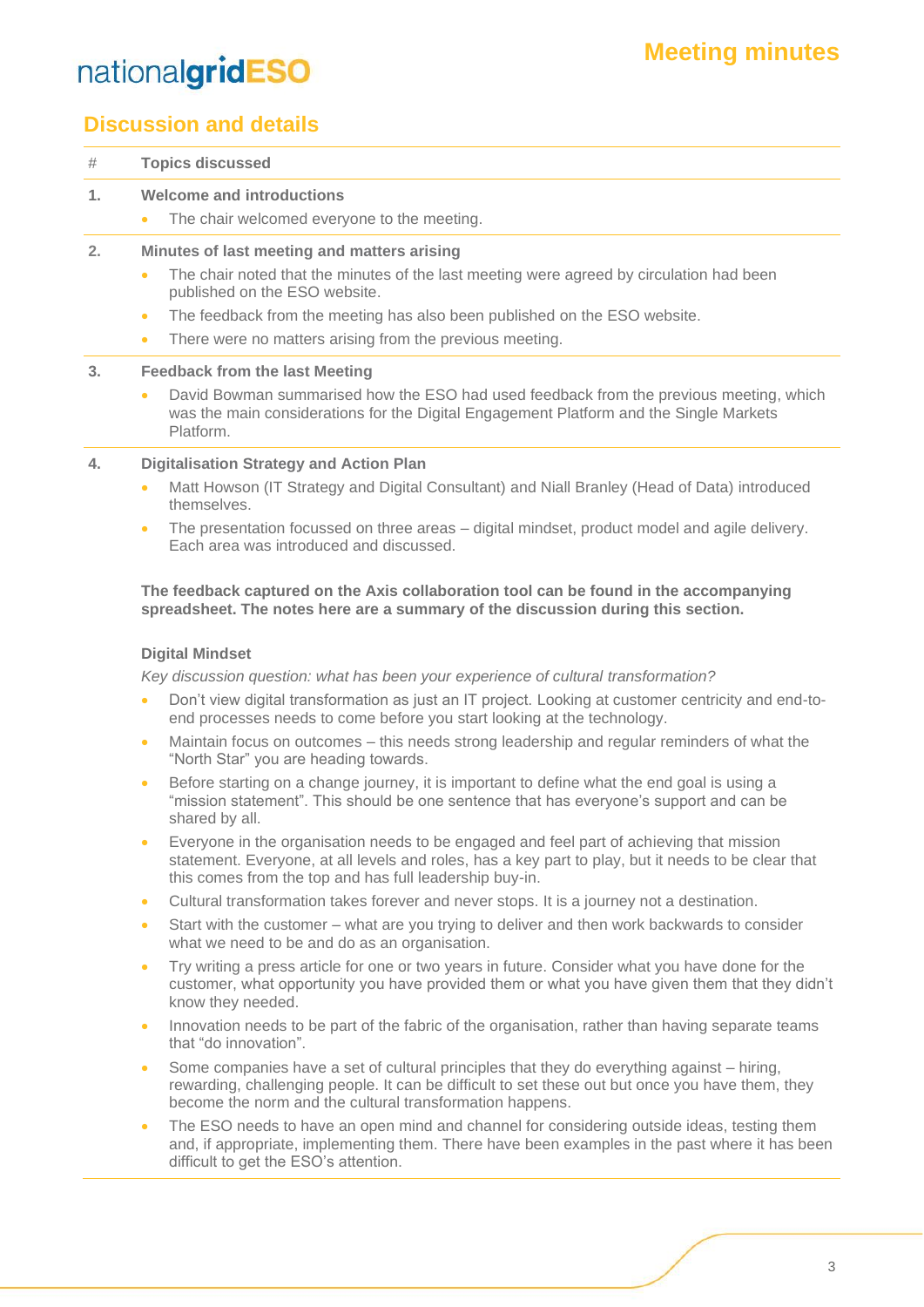- When implementing new technology, the hardware, software and front-end are important, but it also important to remember the underlying decision science aspect. Algorithms and computation processes must serve the intended purpose and not be delivered for their own sake.
- Be very clear who you are defining your customer as. This is especially important in an organisation of the ESO's scale. Different teams may have varying views of who their customers are, so it needs to be clear from top of the organisation. Involve teams at the "coalface" when discussing customer needs and pain points, and check with the same teams that these have been addressed. They will also be the best source of information when things are going off-target and to give a "reality-check" on ideas.
- Sometimes culture is a product of the geography or environment you live and operate in. Some cultural aspects are forced from outside which drives behaviours inside. The technology needs to treat everyone as the same, even if the rules do not. IT should resist thresholding and grandfathering.
- There needs to be a focus on "doing". Hire smart "doers" because culture can be grown by achieving this and leading by example as an organisation. Ensure you have a good balance between facilitators, managers and researchers, and the people who build the solutions.
- The ESO should develop a culture statement that is used for internal and external feedback on when you have exhibited the behaviours or not.

#### **Product Model**

#### *Key discussion question: how have you transitioned from a capability focused solution to a product model?*

- The technology set-up or "stack" is crucial. The product manager and developers need to be able to manage the product end-to-end. Look at the technology stack, isolate products and give teams full control of that product so that they can deliver the solution.
- There are typically two different architectures in modern technology start-ups. Some run monolithic applications with set of technology principles and a very dynamic continuous integration and continuous deployment testing pipeline. Changes can then deploy within very quick timescales (sometimes less than on hour) to the platform. You ensure you are not going to impact another part of the data model or application through testing. Other organisations like Monzo run thousands of microservices so everyone has an isolated area that they manage. This can create its own interdependencies, but in both cases, you are empowering people to deploy very quickly (eg within day). Once you move away from these cycles and go to, say, quarterly cycles, things can slow down very quickly.
- One of the hardest challenges is working with the legacy estate to transition to the future state. Don't assume it can be left alone – identify the issues and put someone in charge of it.
- A modular approach is important. Otherwise you risk changing requirements overtaking what you are in the process of developing.
- Verification is important check that the system produces the correct answers. The testing plan can be in parallel, but by a different team, as the development work to help accelerate the process.
- To embed customer views into the product team, the product owner is crucial. They are the ones who are responsible for ensuring you have listened to the customer.
- It is important to make sure the team is balanced with the right number of developers, testers and other roles. You also need to make sure the number of teams you have is right. You can break them up into logical groups but within that you may need more than one team. For example, group products as clusters, for example customer management or asset management and then have a "super product owner" responsible for all of these to provide an overarching view with one or more teams underneath.
- A big difference between capability focus and product focus is taking ownership (by the product owner/manager). Irrespective of the technology architecture and team structures (monolith vs. microservices and all in-between), you need people and culture that drives individuals to own the outcome, in a transitory manner. The product manager or owner needs to own it end-to-end. This is quite different to a capability focus where you end up with several people all owning a small part of the outcome.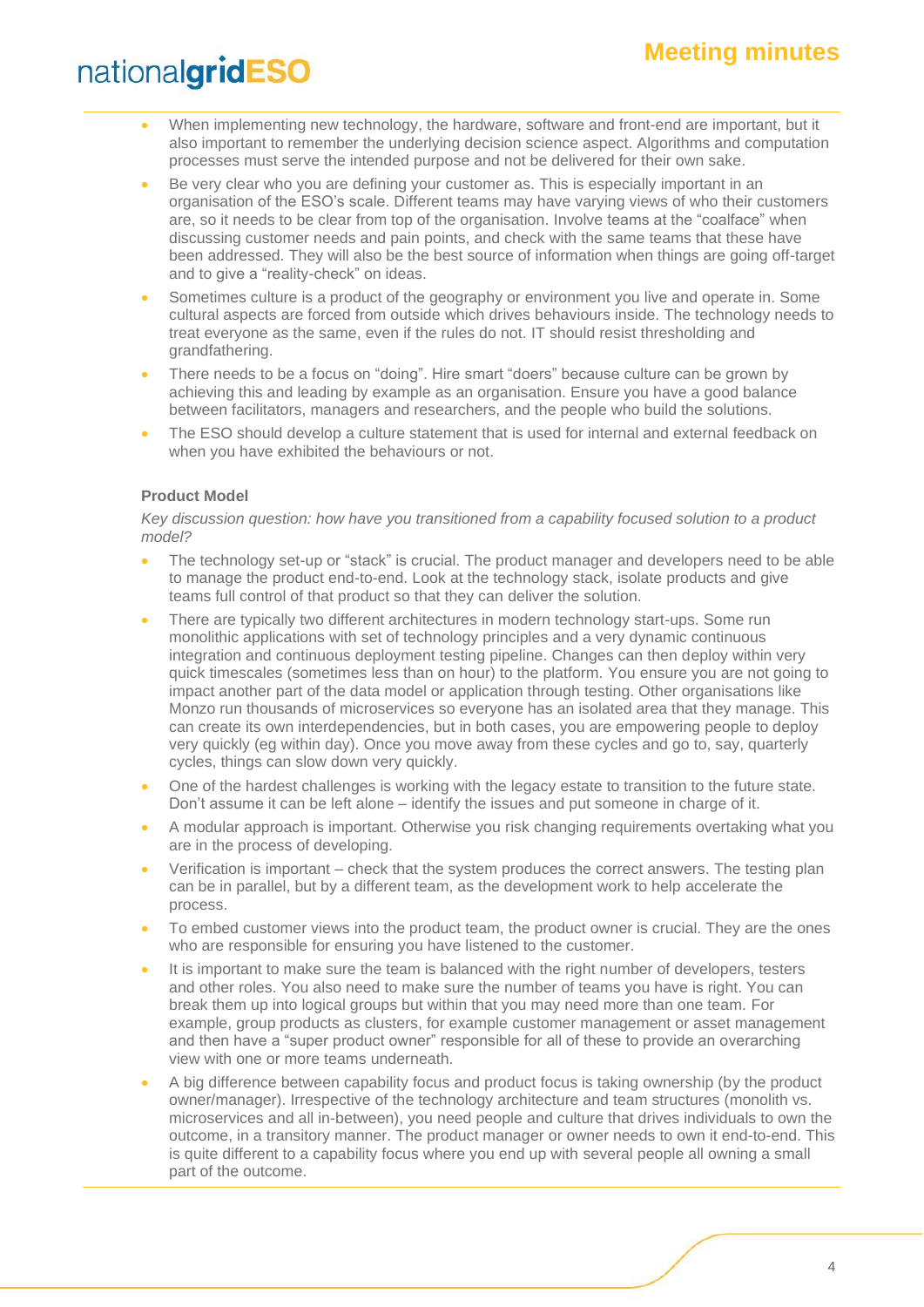#### **Agile Delivery**

*Key discussion question: the value is iterative and incremental delivery. How do you manage that at scale and transition to it?*

- Think end-to-end: there needs to be a very strong link between the business and technology teams. This is even more crucial in an Agile way of working than with waterfall delivery.
- Needs to be a feedback loop after go-live. This needs to go back to the product manager and back through the DevOps procedure. Often the feedback loop is not planned for and instead the focus is simply on developing new features.
- In in Agile world, flexibility means having more discipline: ruthless prioritisation, a clear view of how many features are coming into the pipeline and a clear definition of done.
- You don't need to codify all aspects of the Agile methodology into your organisation. You can take the bits of it you need and run with that.
- To get the most success from Agile you really need to align the product and delivery teams to the classical "line of business". Some companies have removed these divisions – the "tribes" concept. You also need very clear handovers between teams. Some companies assume that everyone else outside a product is an external team and so each product is self-contained. This gives a high degree of independence and allows the product team to set their own agenda because the external dependencies are done on a "contractual" basis.
- Amazon have the idea of "two-pizza" teams of 10-12 people responsible for a discrete product. They will be cross-functional to avoid the business and technology demarcation. If there is a delivery that requires changes to multiple products then there is an organisational construct that sits behind it to facilitate this.
- The product model and feedback loops need to be enduring, with effective, iterative and indefinite delivery using that. This is opposed to setting up a temporary product model within a programme or project which then gets handed over to production.
- Having someone at the top who understands the systems from top to bottom and can help define the strategic direction is useful and important.
- Hire a group of smart product and technology people let them define their own way of working. Trying to force people into a certain structure or methodology is unlikely to work. It is OK to have different teams working in different ways, with management managing the interdependencies and priorities.
- Technology teams can have a practice of "guilds" that define best practices. This can be done at the top level and also within specific areas.

#### **Review of feedback on Axis**

- *Ban size thresholds and grandfathering* technology should treat all market participants the same, regardless of what codes or regulations say. IT should not be constraining any market participant.
- *No split between business and IT; make sure (transformation) is not seen as an IT project; siloed working* – industry is concerned that there appears to be a split in the ESO between the markets team and the IT teams.
	- ESO response: the ESO is moving to a TechOps way of working with greater collaboration between all teams to address this.
- *Customer focus*
	- This ESO is thinking about the product model and agile delivery differently. In the product model, product managers and owners are entirely focused on customer requirements, rather than technology.

#### **5. Customer and stakeholder**

• Emily Leadbetter (Head of Customer, Stakeholder and Consumer) presented an overview of the ESO's customer and stakeholder strategy.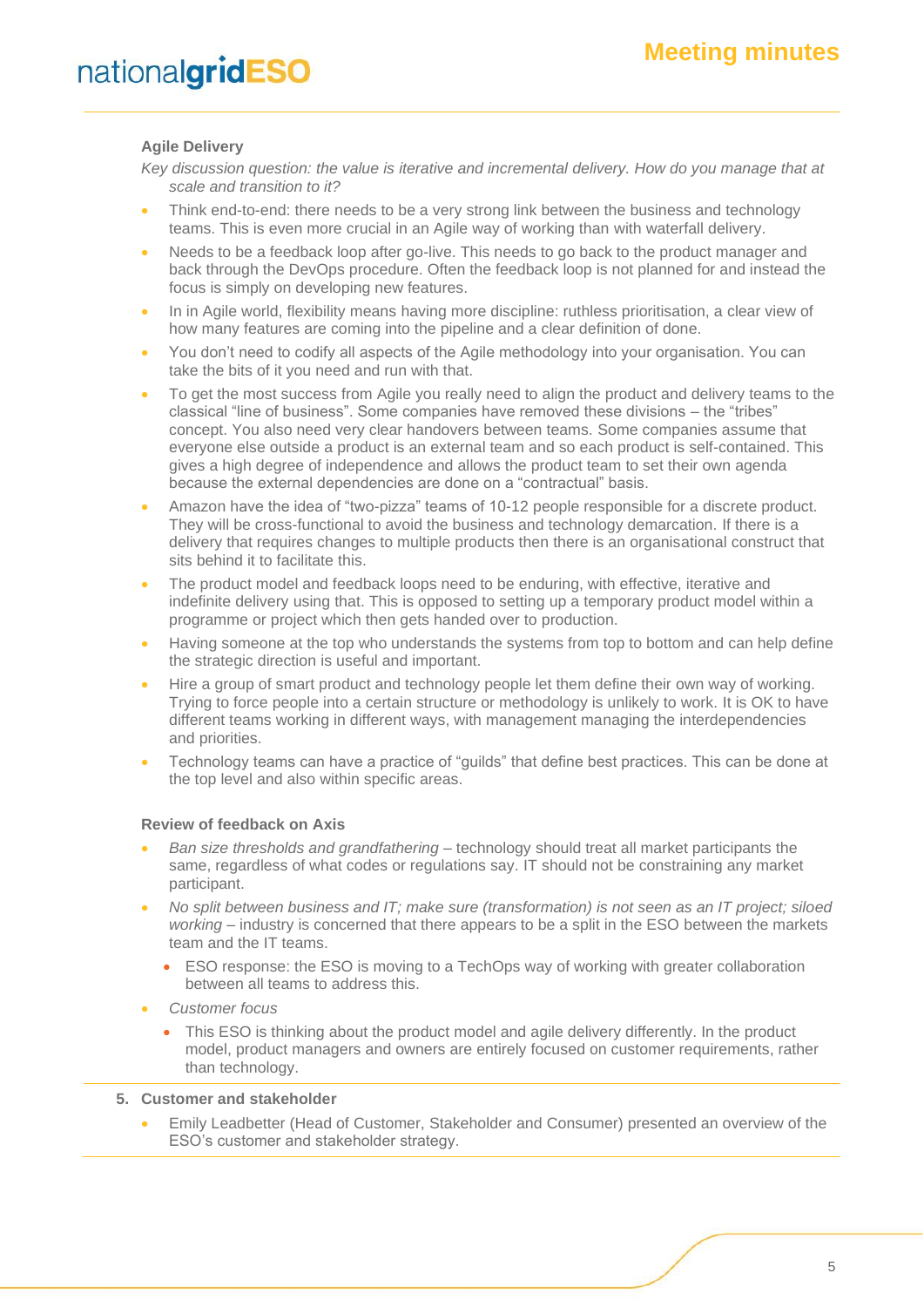- The ESO has an ambition to be a "trusted partner by 2025". Progress will be measured using the trust equation.
- The ESO is improving its stakeholder engagement by understand our customer journeys; improving our communications and engagement; and increasing opportunities to co-create.

#### **Discussion and feedback**

- Trust can be driven by factors such as safety and reliability; value for money; and progress and innovation. Society could rely on the ESO during the covid-19 pandemic and this provides the ESO with a great platform to build on. It is important that discussions on trust are not emotionless because the ESO plays a vital front-line role in society.
- The ESO has significantly improved its engagement over the last few years. Examples include Power Responsive, user groups and external forums like the TAC and the ESO RIIO-2 Stakeholder Group (ERSG).
- The ESO could be better at managing expectations and stating what the purpose of the engagement is – tell, consult, co-create, user-defined. This should then define the terms and method of the engagement.
- Think about how to measure success, beyond satisfaction surveys. Many industry participants are bombarded by them.
- There is a difference between "consumer" and "citizen" (like net-zero) outcomes and the ESO needs to balance current and future consumer priorities, bearing in mind that future consumers are not sat at the table.
- It is not always easy to engage the ESO on specific transformational projects, for example the offshore wind transmission network. Given the breadth of the ESO's role, it is not always easy for customers to navigate. They ESO should consider a central "point of entry".
	- This something we regularly review, particularly to consider the requirements of new customers. The digital engagement platform should help this.
- The ESO is considered one of the best companies in the industry for engagement, at all levels.
- The ESO needs to be aware of "lurking". For example, if a participant (or the ESO) wants to reject a proposal they should be open and transparent about the reasons for this. This allows other parties to challenge and to clear up any misunderstandings.
	- It is probably fair to say that there is a bit of a cultural aversion in the ESO to saying no.
- It is important to remember that all industry participants, not just the ESO, are going through transformation programmes. Timelines need to be aligned and the ESO's position means that they could do this.
- Need to consider the engagement method. In academia, there are benefits of putting material online, but face-to-face lectures bring indirect benefits in terms of discussion and social contact. The same principle will apply to the ESO. For consultation events, the ease-of-access and diversity arguments favour virtual events, but this can mean networking and uncurated discussion, which often creates the most interesting points, are missed.
- It might be useful to set up a discussion channel, maybe via LinkedIn, for the ESO to engage with the TAC.

#### **6. Introduction to Networks**

- Iain Shepherd (Enhanced Network Development Capability Manager) provided an overview of the Networks function within the ESO.
- The Networks function has teams responsible for network development; network operability; network access planning; customer connections; and whole electricity system thinking.
- Networks is responsible for delivering the ESO's Role 3 RIIO-2 ambition "unlocking consumer value through competition and driving towards a sustainable, whole energy future".

#### **Discussion and feedback**

• Are the Networks team incentivised to allow non-network solutions to solve transmission problems? Some parties have been delayed connecting to the transmission network for many